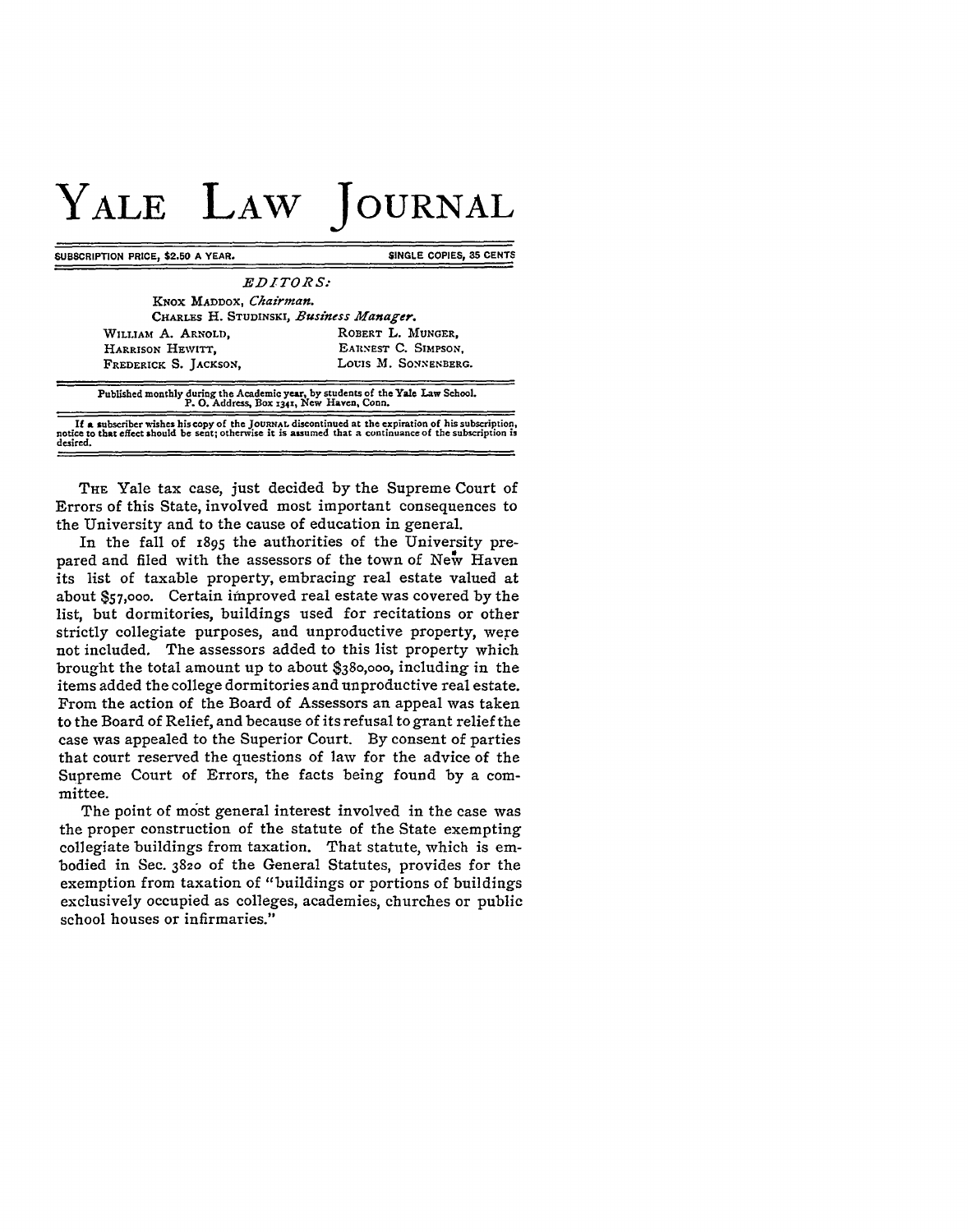As similar statutes exist very commonly with reference to the property of colleges, the definition of the word "college," which was as to this feature of the case the turning point, became a matter of general interest.

The case was very fully presented in argument, and it was contended that as to its dormitories the college simply carried on, principally from motives of gain, the business of renting rooms to students at their market value. The court, after a very thorough historical review of the subject, takes the ground that living together is an essential and distinguishing feature of collegiate life, and that it is immaterial in this connection whether the college be the only one embraced in the university, or the university, as in the case of the English institutions, consists of a family of colleges. The history of the American college system is traced, and the idea developed that "the entertainment of scholars" is an essential part of the province of the college; that the college at all times has " involved necessarily buildings for the residence and entertainment of the officers and students." As a conclusion from this argument, the college is defined as "a building or group of buildings in which scholars are housed, fed, instructed and governed under college discipline, while qualifying for their university degree;" and it is held to be immaterial that the charges made against the students are regulated, to some extent, in accordance with the kind of quarters which they occupy; the court reasoning:

"A church is none the less a church because the worshippers contribute to the support of services by way of pew rent. A hospital is none the less a hospital because the beneficiaries contribute something toward its maintenance. And a college is none the less a college because its beneficiaries share the cost of maintenance; and it is immaterial whether such contribution is lumped in one sum or apportioned to sources of expense, as tuition, room rent, lecture fee, dining hall, etc."

It follows of course logically from this that the dormitories are exempt from taxation.

The court holds that the provision of the statute, reference to which has been made, is not,in a strict sense, an exemption at all, as property of this nature has never been the subject of taxation in this State; that it has been the policy of its government to lay taxes in accordance with the principle laid down in the code of 165o: "Every inhabitant shall contribute to all charges, both in church and commonwealth, whereof he doth or may receive benefit, proportionately to his ability." As a college exists not for the benefit of any individual, but for the good of

*208*